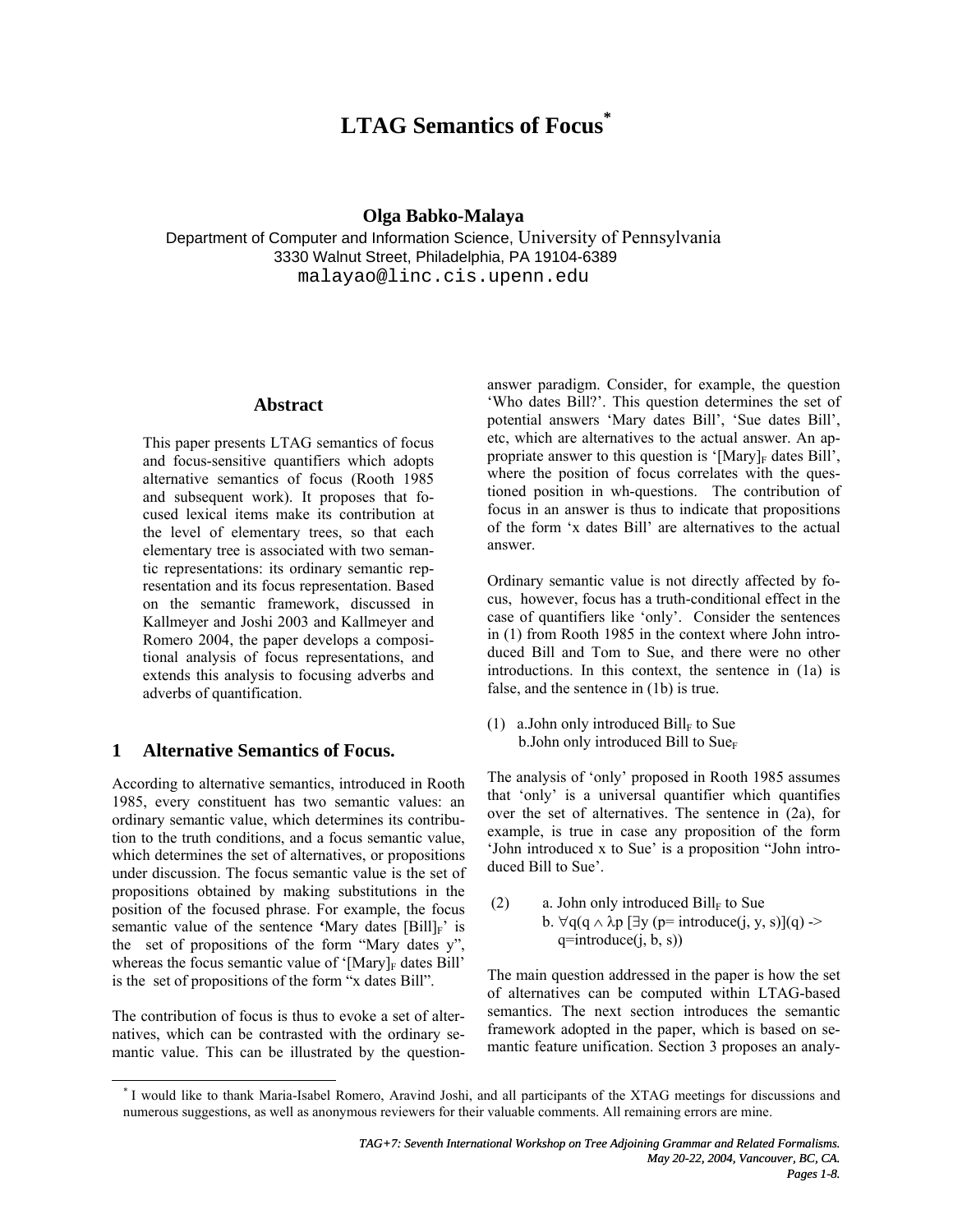sis of focus which assumes that focused lexical items make its contribution at the level of elementary trees, so that each elementary tree is associated with two semantic representations: its ordinary semantic representation and its focus representation. Sections 4 and 5 extend the proposed analysis to focus-sensitive quantifiers.

# **2 LTAG Semantics with Semantic Unification.**

In LTAG framework (Joshi and Schabes 1997), the basic units are (elementary) trees, which can be combined into bigger trees by substitution or adjunction. LTAG derivations are represented by derivation trees that record the history of how the elementary trees are put together. Given that derivation steps in LTAG correspond to predicate-argument applications, it is usually assumed that LTAG semantics is based on the derivation tree, rather than the derived tree (Kallmeyer and Joshi 2003).

Semantic composition which we adopt is based on LTAG semantics with semantic unification (Kallmeyer and Romero 2004). In the derivation tree, elementary trees are replaced by their semantic representations and corresponding feature structures. Semantic representations are as defined in Kallmeyer and Joshi 2003, except that they do not have argument variables. These representations consist of a set of formulas (typed  $\lambda$ expressions with labels) and a set of scope constraints. The scope constraints  $x \leq y$  are as in Kallmeyer and Joshi 2003, except that both x and y are propositional labels or propositional variables.

Each semantic representation is linked to a feature structure. Feature structures, as illustrated by different examples below, include a feature i whose values are individual variables, features p and MaxS, whose values are propositional labels, and a feature S, whose values are situations. Semantic composition consists of feature unification. After having performed all unifications, the union of all semantic representations is built.

Consider, for example, the semantic representations and feature structures<sup>2</sup> associated with the elementary trees of the sentence shown in (3).

(3) Mary dates Bill



The derivation tree that records the history of how elementary trees are put together is shown in (4):



Semantic composition proceeds on the derivation tree and consists of feature unification:



Performing two unifications,  $\overline{1} = x$ ,  $\overline{2} = y$ , we arrive at the final interpretation of this sentence:

| bill(y)<br>mary(x) | (6) | $l_1$ : date $(x, y)$ |
|--------------------|-----|-----------------------|
|--------------------|-----|-----------------------|

This representation is interpreted conjunctively, with free variables being existentially bound.

## **3 LTAG based Alternative Semantics.**

In order to incorporate the semantics of focus we propose that each elementary tree is associated with two semantic representations, which correspond to its ordinary semantic value and its focus semantic value. The focus semantic value is built parallel to the meaning of questions, where the focused constituent is replaced by a wh-phrase. As in the alternative semantics, ordinary

<sup>&</sup>lt;sup>2</sup> For simplification, top-bottom feature distinction is omitted.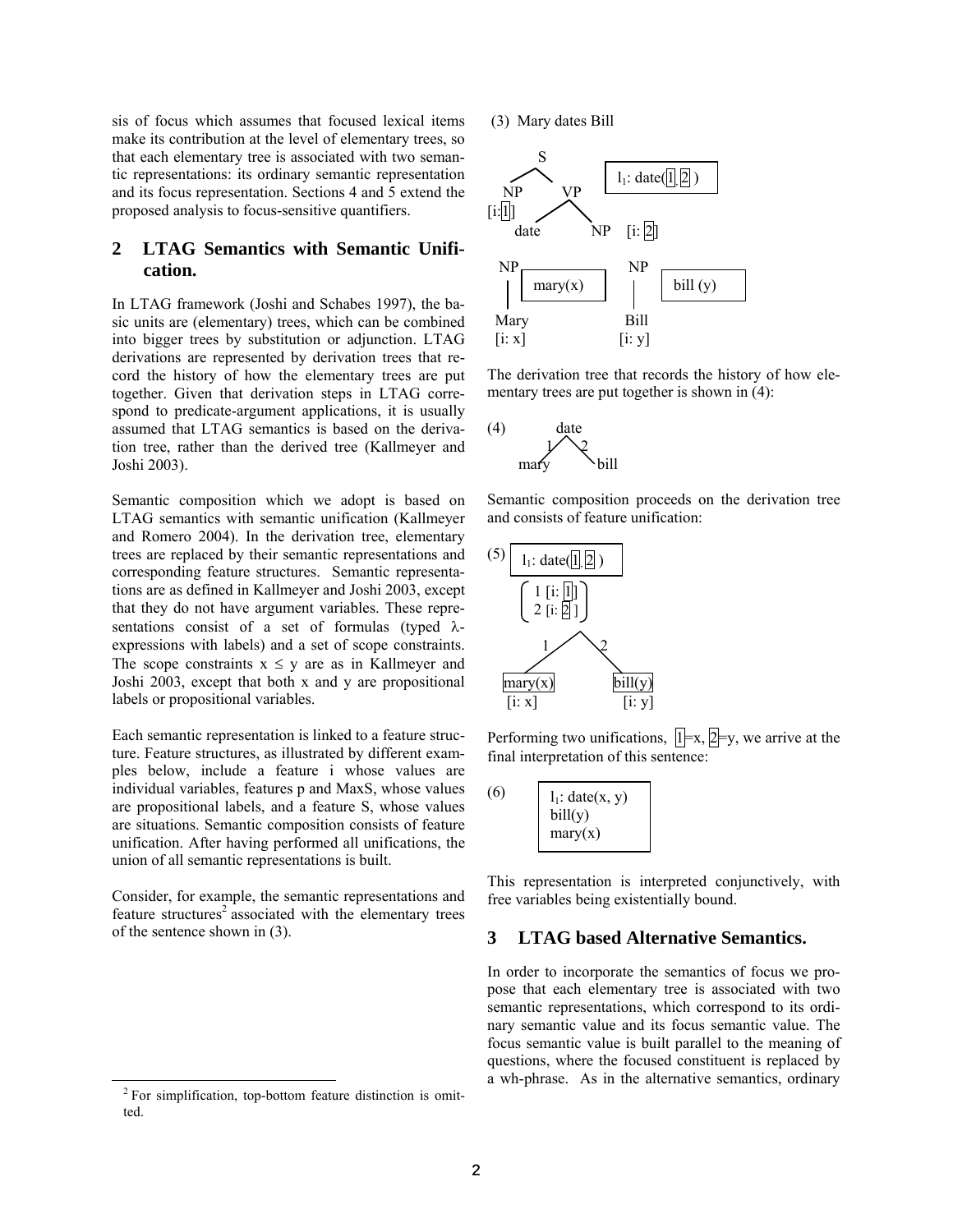and focus semantic values are viewed as separate semantic representations.

#### **3.1 Compositional Analysis of Focus**

Semantic representations and feature structures for the sentence 'Mary dates Bill', where 'Bill' is focused is given below. As this sentence illustrates, each tree has two semantic representations: which we refer to as *Sem* and *Foc* below, and feature structures shared by the two representations.

#### (7) Mary dates  $Bill_F$



The focus representation of a non-focused phrase is simply a copy of its ordinary semantic representation, as illustrated by the NP 'Mary' above. The focus semantic value of the S tree corresponds to the semantic interpretation of a question, and is based on the LTAGsemantics of questions discussed in Romero et al 2004. And, finally, the focus representation of a focused phrase, as illustrated by the  $NP<sub>F</sub>$  'Bill' above, introduces an indefinite quantifier, where the restricted clause is left as an open variable.

Whereas the present analysis of the focus semantic representation assumes the semantics of questions discussed in Romero et al 2004, it differs in the following respect. Romero et al 2004 assume a multi-component analysis of wh-phrases, which is parallel to quantificational NPs discussed in Kallmeyer and Joshi 2003. Quantificational NPs under these approaches are associated with a multi-component TAG which consists of two elementary trees: S tree, which introduces the proposition containing the quantifier, and NP-tree, which introduces the restrictive clause. In the case of wh-quantifiers, the S tree, or the scope part of the wh-NP, introduces the indefinite quantifier and adjoins to the S' node in the wh-tree. As the representations in (7) show, in the case of focused constituents, both ordinary semantic and focus representations are associated with the same tree. Furthermore, the S tree headed by the verb is not a wh-tree, and does not have an S' node. And, finally, the restrictive clause of the indefinite is not provided by the syntax and is determined contextually. Given these syntactic differences, we suggest that the focus semantic value of a focused phrase is not multicomponent, and the indefinite quantifier is part of the focus semantic value of the NP tree.

The use of multi-component representations for whphrases is largely motivated by scope constraints. As we will show in section 3.3 below, the present analysis does not present any difficulties for the analysis of scope of focused constituents, given the assumption that the scope feature which is responsible for the right scope interpretations is associated with the focused constituent (such as  $NP<sub>F</sub>$  in (7) above).

Semantic composition of the focus representation is shown in  $(8)$ :



Performing unifications leads to the following feature identities:  $\overline{1}$  =x,  $\overline{2}$  =y,  $\overline{11}$  = 1<sub>2</sub>,  $\overline{8}$  = 5 . The feature MaxS, associated with the focused trees, is the scope feature, introduced in Romero et al 2004 to account for the correct maximal scope of quantificational NPs. Given these feature identities, the final representation of the focus semantic value is as follows:

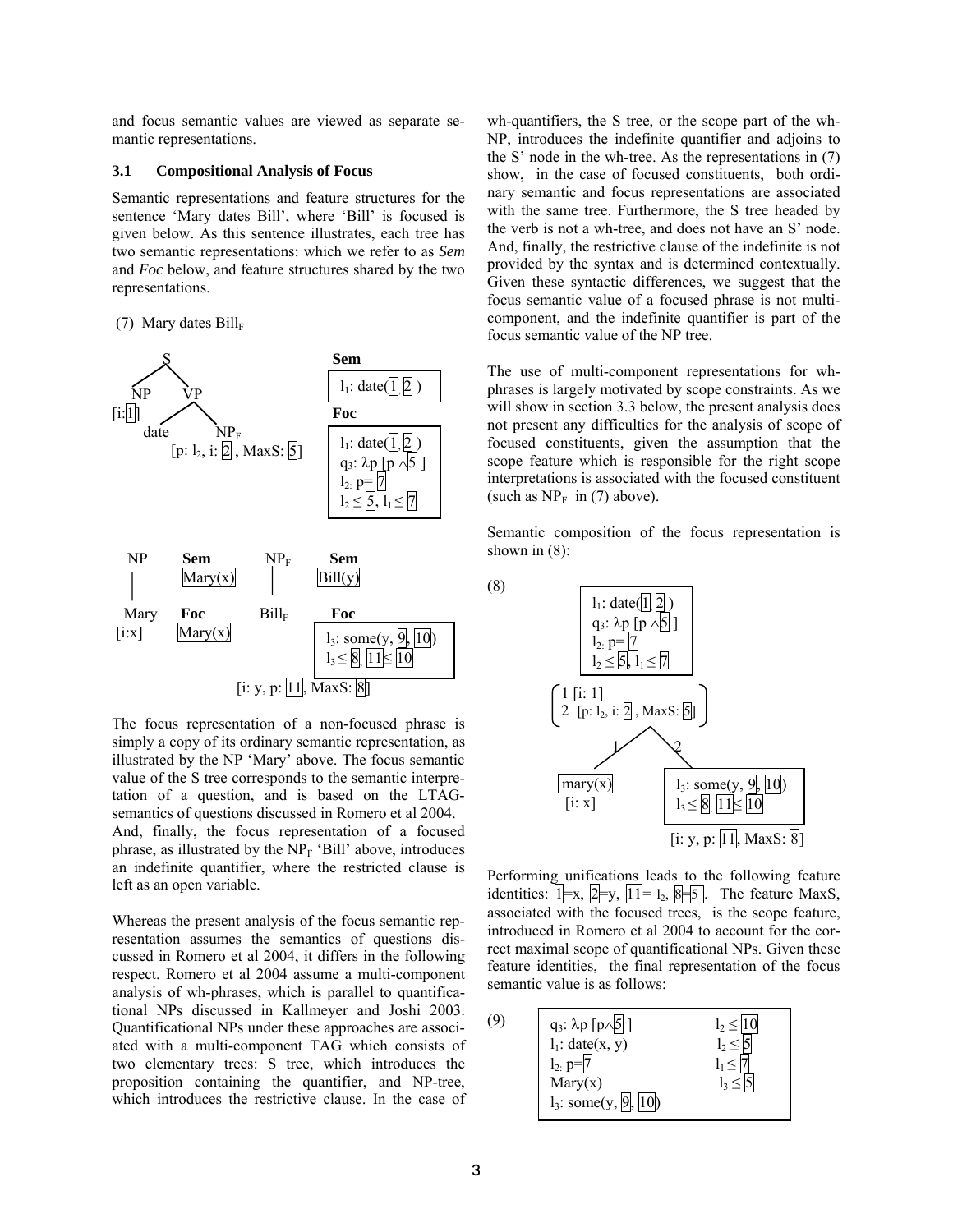The scope constraints restrict possible assignments for the remaining variables. The only disambiguation (i.e. a function from propositional variables to propositional labels that respect the scope constraints in the sense of Kallmeyer and Joshi 2003) possible in this case is:  $1<sub>3</sub>=15$ ,  $l_1=7$ ,  $l_2=10$ . This disambiguation leads to the desired interpretation, where the label  $q_3$  corresponds to the set of alternatives.

The analysis of focus presented above assumes that composition of ordinary and focus semantic representations uses the same feature structures, specifically the ones shown in (7). This means, for example, that the variable  $2$  is identified with y in both ordinary semantic and focus interpretations, although in the ordinary semantic representation this variable refers to Bill, and in the focus representation it is existentially bound. This does not present a problem as long as the two final representations are being viewed as separate semantic values, as the present analysis assumes.

The assumption that the same feature structures are being used in the process of composing the two representations also implies that not all variables will get values in the final representation. For example, features p and MaxS, introduced by the  $NP<sub>F</sub>$  in (7), are only needed for the compositional interpretation of the focus semantic value, but do not play any role for the composition of the ordinary semantic representation.

### **3.2 Multiple Foci**

Let us now consider a sentence where two constituents are focused, as in 'Mary<sub>F</sub> dates  $Bill_F$ '. According to alternative semantics of focus, both focused phrases are replaced by existentially quantified variables in the focus semantic value, so that the set of alternatives for this sentence is of the form 'x dates y'.

(10) Mary<sub>F</sub> dates  $\text{Bill}_F$ 



 The composition of the focus semantic value of this sentence is shown in (10). Since both NPs are focused, each of them introduces an existential quantifier in the focus representation. Both NPs also include the feature MaxS in their feature structure, whose value is the propositional variable  $\boxed{5}$ . The following feature identities are being performed:  $\overline{1}$  = x,  $\overline{2}$  = y,  $\overline{11}$  = l<sub>2</sub>,  $\overline{8}$  =  $\overline{5}$ ,  $\overline{14}$  =  $\overline{5}$ ,  $\overline{12}$ = $\overline{15}$ , so that the maximal scopes of both existential quantifiers  $\frac{8}{2}$  and  $\frac{14}{4}$  are identified with the maximal scope of the focused phrases  $5$ . This results in the underspecified representation of scope in the final representation shown in  $(11)$ :



The two logically equivalent interpretations which respect scope constraints are given in  $(12)$ .

(12)  $\lambda p$ [ p $\wedge$  some(y, 9, some(x, |12, p=date(x, y))]  $\lambda p$ [ p $\land$  some(x, |12|, some(y, |9|, p=date(x, y))]

## **3.3 Deriving Scope of Quantificational NPs**

And, finally, let us consider a sentence with a quantificational NP, such as 'Everybody likes  $Bill_F$ '. The set of alternatives in this case is the set of propositions of the form 'everybody likes y', where everybody has narrow scope with respect to the indefinite quantifier. The analysis of scope of wh-phrases is discussed in detail in Romero et al 2004, where right scope interpretations are achieved by introducing MaxS features and scope constraints for quantificational and wh-phrases, which are both analyzed as multi-component TAGs. If the focused constituent is not multi-component, and the indefinite quantifier is introduced by a NP tree, as we suggested above, the question which arises is whether we can derive the desired scope interpretations.

The multi-component representation of the quantifier 'everybody' and its semantics<sup>3</sup> is shown in  $(13)$ :



representations are the same.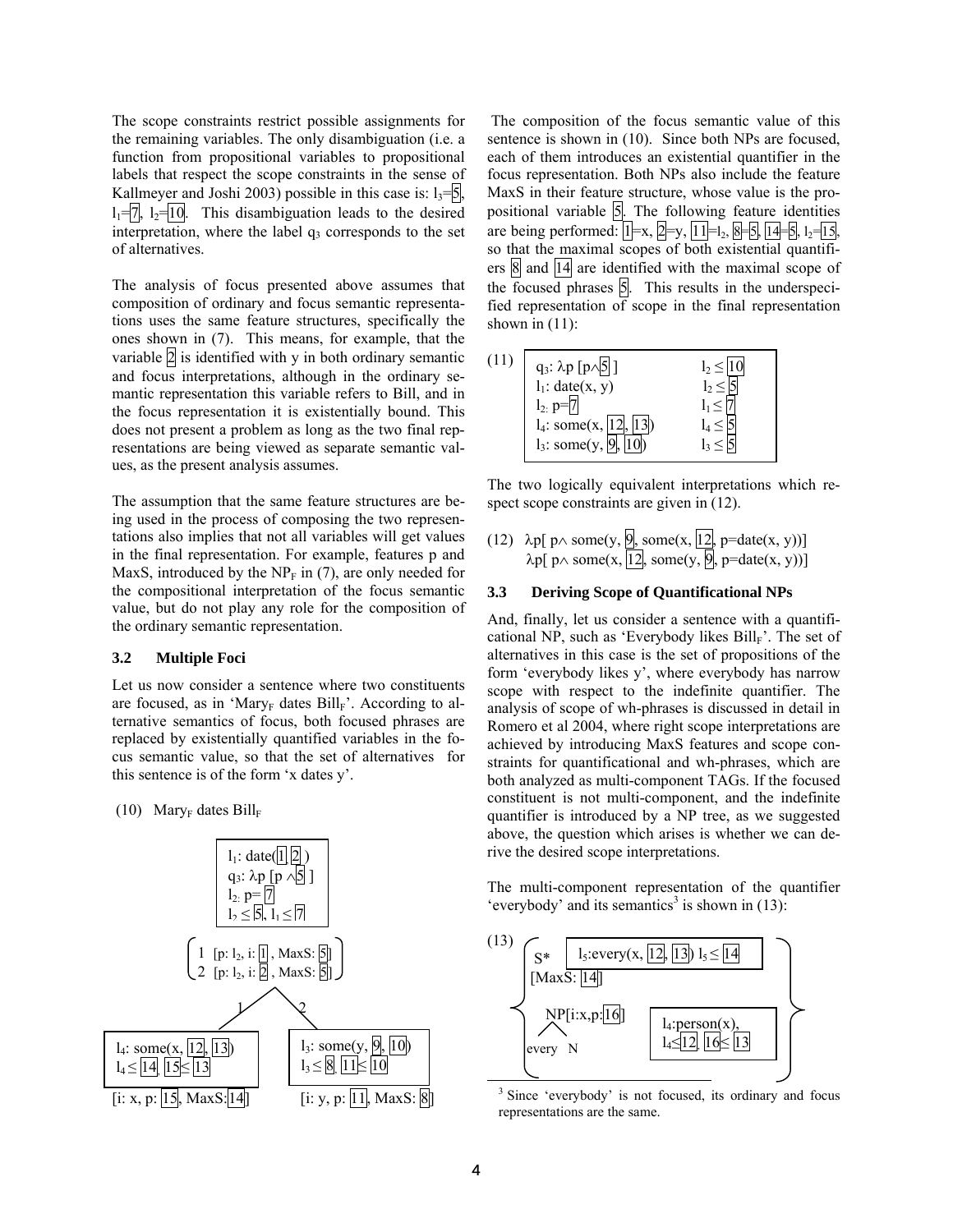The feature structures associated with the S node and non-focused NP are modified as follows, following Romero et al 2004:



Semantic composition of the focus semantic value of the sentence 'Everybody likes  $\text{Bill}_F$ ' is shown below. The MaxS feature of 'everybody' is introduced by the Stree, as previous analyses assume, however, the MaxS feature of the focused phrase is introduced by the NPtree. Given that the  $NP<sub>F</sub>$  constituent is semantically composed with the same S tree, this modification will not change the resulting interpretation. Performing feature unifications leads to the following feature identities:  $1 = x$ ,  $2 = y$ ,  $11 = 1_2$ ,  $8 = 5$ ,  $14 = 7,16 = 1_1$ , so that the MaxS feature of the focused phrase is unified with  $\overline{5}$ , and the MaxS scope of the quantifier is unified with  $7$ .

(15) Everybody likes  $Bill_F$ 



The final focus representation of this sentence is shown below:

| Foc | q <sub>3</sub> : $\lambda p$ [p $\wedge$ <sup>5</sup> ]<br>$l_2 \leq l_1$ | $\leq$ 13 |
|-----|---------------------------------------------------------------------------|-----------|
|     | $l_1$ : like(x, y)<br>$l_2$ p=                                            |           |
|     | $l_4$ : person(y)<br>$l_3$ : some(y, 9                                    |           |
|     | $l_5$ : every $(x,$                                                       |           |

This representation gives us the desired scope interpretation:

(16)  $\lambda p[p\land some(y, 0], p=every(y, person(y), like(x, y))]$ 

# **4 Focusing Adverbs.**

Let us now turn to sentences with focus-sensitive quantifiers, illustrated in (17a). Given the interpretation of this sentence in (17b), it is true in case any proposition of the form 'Mary dated y' is a proposition 'Mary dated Bill'.

(17) a. Mary only dated Bill<sub>F</sub>  
b. 
$$
\forall q(q \land \lambda p \ [\exists y (p=date(m, y)](q) \rightarrow q=date(m, b))
$$

In Rooth 1985, compositional interpretation of sentences with focus-sensitive quantifiers proceeds in such a way that 'only' takes two arguments: the ordinary semantic value and the focus semantic value of its sister constituent. The ordinary semantic value of the sister of 'only' specifies the nuclear scope of the universal quantifier, whereas the focus semantic value specifies its restrictive clause.

The LTAG based analysis of focus-sensitive adverbs proposed in this section follows this approach in assuming that focusing adverbs like 'only' quantify over sets of alternatives determined by the focus representation. We further assume that this type of quantifiers does not introduce focus semantic values. $4$  Specifically, the semantic representation and feature structures associated with the elementary tree headed by 'only' is given in (18):



 <sup>4</sup> This assumption does not apply to sentences with two or more focus-sensitive quantifiers, in which case we probably need two or more focus representations. The analysis of sentences of this type is left for future research.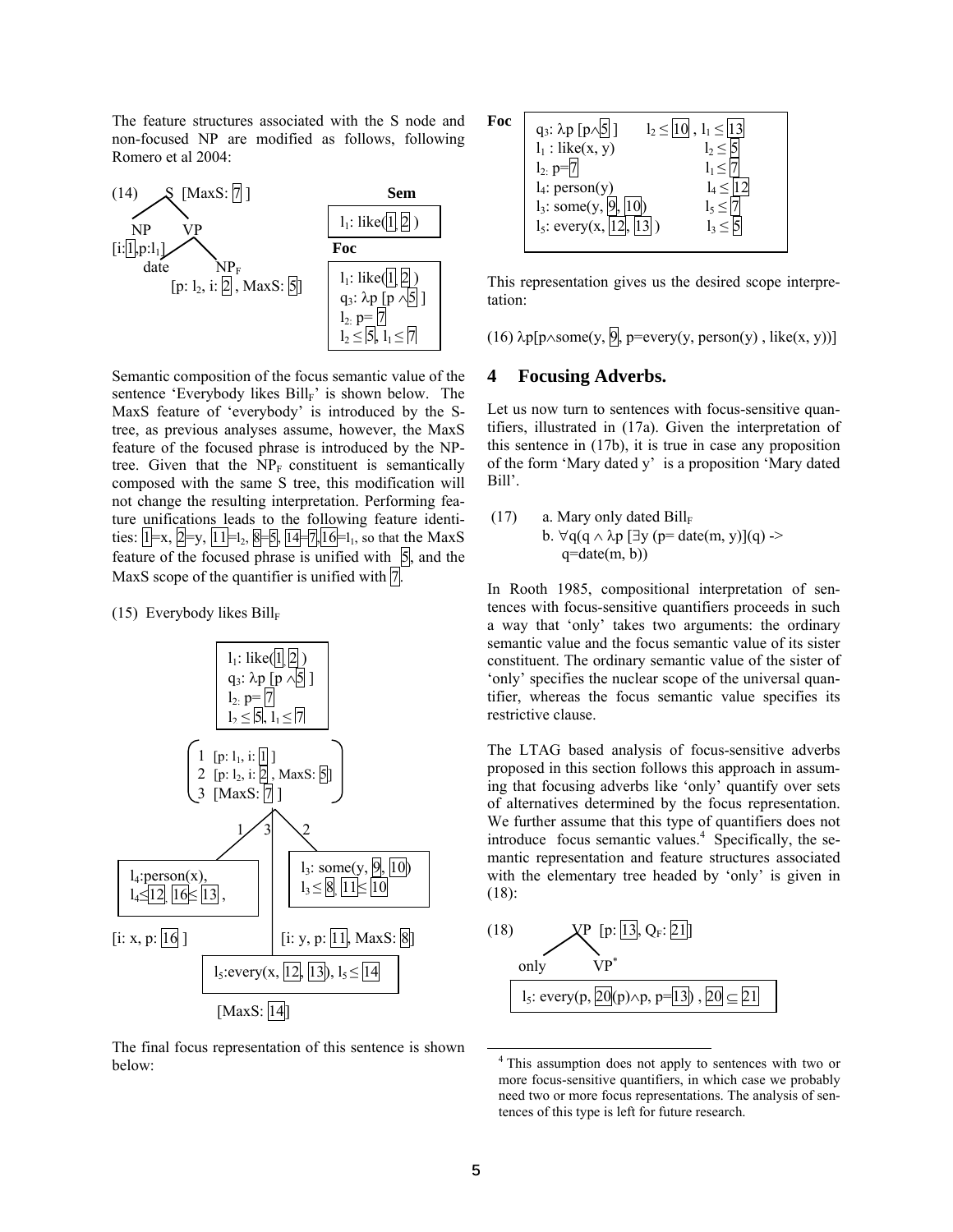The feature structure of the VP node in (18) introduces a new feature  $Q_F$ , which ranges over sets of propositions. Furthermore, we assume that the index 'F' on this feature indicates that its value is a label or a variable in the focus semantic representation.

The feature  $Q_F$  is also added to the VP node of the Stree, as part of its 'top' feature structure. Composition of the ordinary semantic representation under these assumptions is shown in  $(19)$ :



Performing feature unifications leads to the following identities:  $|1|=x, 2=y, 2=q_3, 13=1,$  where the label q<sub>3</sub> is part of the focus representation of this sentence (compositional interpretation of the focus representation is shown in  $(8)$ ).

As the final ordinary and focus semantic representations show, the variable  $q_3$ , which corresponds to the set of alternatives is shared by the two representations. This assumption contradicts our original proposal that the two representations are viewed as being completely independent of each other.

**Sem**:

| $l_1$ : date $(x, y)$                                       |  |
|-------------------------------------------------------------|--|
| Bill(y)                                                     |  |
| Mary(x)                                                     |  |
| $l_5$ : every(p, $\overline{20}$ (p) $\wedge$ p, p= $l_1$ ) |  |
| $20 \subseteq q_3$                                          |  |

**Foc**:



The analysis of sentences with 'only' proposed above follows Rooth 1985 in assuming that the restrictive clause of the focus-sensitive quantifier is identified with the focus semantic value as the result of semantic composition. This approach is known as a semantic theory of focus. On the other hand, Rooth 1992, 1996, von Fintel 1994, Schwarzschild 1997 develop pragmatic theories of focus interpretation, which assume that the restrictive clause of the quantifier 'only' is a pragmatically determined variable, which can be optionally linked to the focus semantic value as the result of pragmatic factors.

The two approaches have different consequences for the present analysis of focus. Under the pragmatic approach, the restrictive clause (i.e. the variable 20 in (19)) is not identified with the label  $q_3$  as the result of semantic composition, but is left as a free (i.e. pragmatically determined) variable. The semantic and focus interpretations can thus be viewed as being completely separate. The feature  $Q_F$  is also not needed in this case. However, this approach is problematic in view of the data discussed in the recent paper by Beaver and Clark 2003, who showed that there is a difference in the interpretation of focus in the case of sentences with 'only' and adverbs of quantification. For example, as illustrated by the data in (20)-(23), presuppositions can override the placement of focus in the interpretation of sentences with 'always', but not in the case of 'only' :

(20) Mary always managed to complete her  $[examples]_F$ 

 Whenever Mary took exams, she completed them ?Whenever Mary completed something, it was an exam

(21) Mary only managed to complete her  $[examples]_F$ 

 \*What Mary did when taking exams was completing them What Mary completed was an exam and nothing else

(22) Mary always remembers to go to  $[chunk]_F$ 

Whenever it's time for church, Mary remembers to go

?Whenever Mary remembers to do something, it's always to go to church

(23) Mary only remembers to go to  $[{\text{church}}]_F$ 

\*The only thing Mary does when it's time to go to church, is remember to go

The only place Mary remembers to go is church.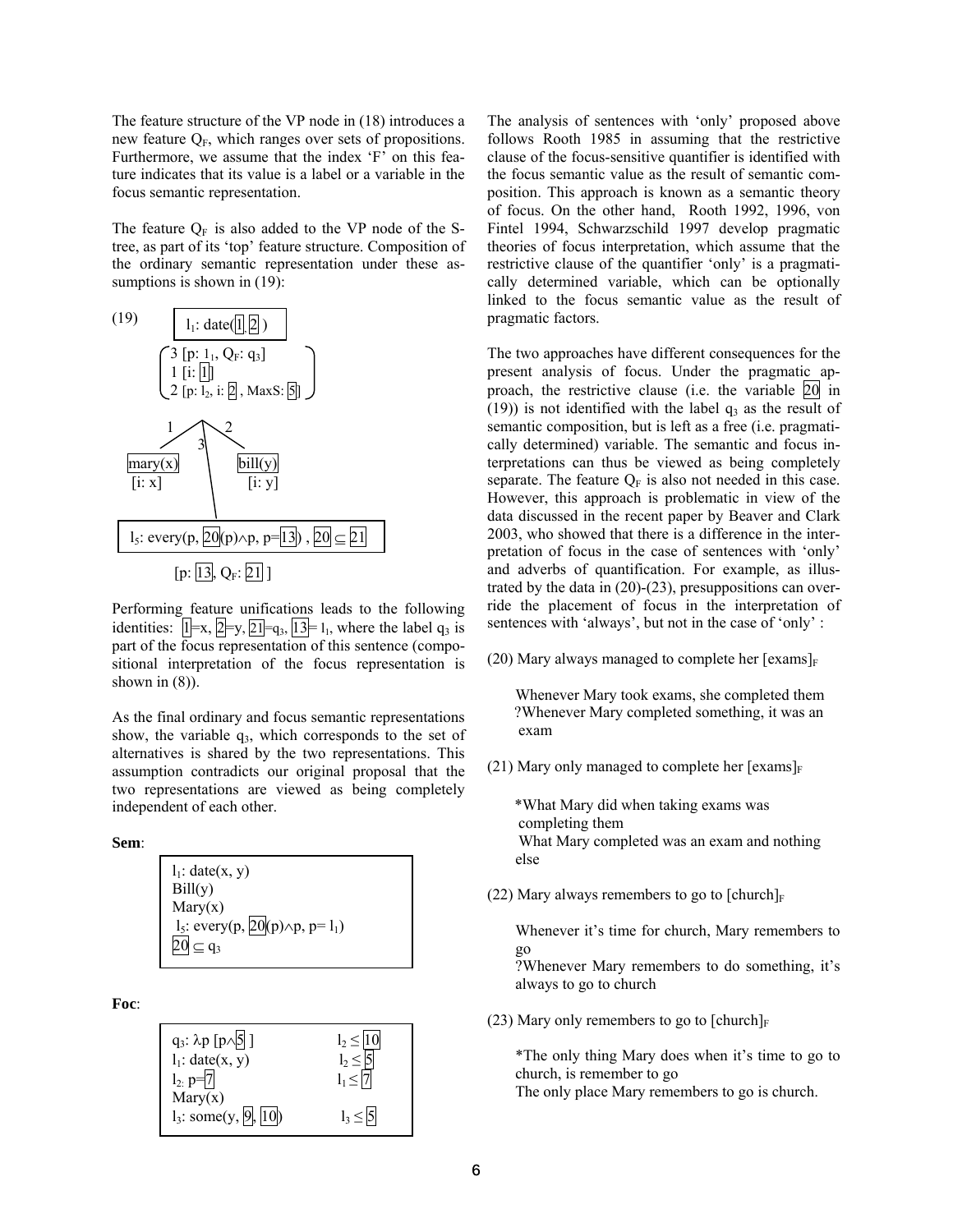Given these data as well as other contrasts in the behavior of 'only' and 'always', Beaver and Clark 2003 suggest that focus-sensitivity of operators like 'only' results from a grammatical mechanism, whereas quantifiers like 'always' are focus-sensitive as the result of pragmatic factors. In order to distinguish between the two types of focus-sensitivity, we proposed a semantic analysis of focus in the case of 'only', which relies on the assumption that some features allow us to relate a variable in the ordinary semantic representation with a label in the focus representation.

# **5 Adverbs of Quantification.**

Adverbs of quantification are analyzed below as quantifiers over events or situations (Berman 1987, von Fintel 1994 among others). These quantifiers are focussensitive, as the examples in (24)-(25) illustrate. The sentence in (24), with 'John' being focused, has the following interpretation: 'most minimal situations in which Mary took somebody to the movies are situations where Mary took John to the movies'. The sentence in (25), on the other hand, is understood as 'most minimal situations where somebody took John to the movies are situations where Mary took John to the movies'.

- (24) a. Mary usually took JOHN to the movies. b. most(s,  $\exists x$  (take-to-the-movies(m, x, s)), take-to-the-movies(m, j, s))
- (25) a. MARY usually took John to the movies b. most(s,  $\exists x$  (take-to-the-movies(x, j, s)), taketo-the-movies(m, j, s))

The semantic representation and feature structures of the quantifier 'usually' is given in (26). As in the case of 'only', focus-sensitive adverbs do not have a focus semantic value. Unlike 'only', the restrictive clause of the quantifier is left as a free variable:



Composition of the ordinary semantic representation of the sentence 'Mary usually dated  $\text{Bill}_F$ , where 'Bill' is focused, is given in (27). The semantic representations and feature structures in these representations include situation variables (see also Romero et al 2004).

(27) Mary usually dated  $Bill_F$ 



Performing feature unifications leads to the following identities:  $\mathbf{1} = \mathbf{x}, \mathbf{2} = \mathbf{y}, \mathbf{1} = \mathbf{3} = \mathbf{1}$  and  $\mathbf{3} = \mathbf{s}$ , and results in the following final interpretation:

**Sem**:



The propositional variable  $\overline{20}$ , which corresponds to the restrictive clause of the quantifier is left as a free, i.e. pragmatically determined, variable.

## **6 Conclusion**

This paper proposed an analysis of focus which assumes alternative semantics proposed in Rooth 1985 and LTAG semantic unification framework, developed in Kallmeyer and Joshi 2003 and Kallmeyer and Romero 2004. The analysis of focus presented in the paper assumes that each elementary tree is associated with two semantic representations: its ordinary semantic representation and its focus representation, and that the same feature structures are being used for the compositional interpretation of both representations. Whereas the focus representation is analyzed parallel to questions, we have proposed that focused constituents differ from the corresponding wh-phrases in that they are not analyzed as multi-component TAGs, and the existential quantifier is introduced by the NP-tree, rather than the S-tree. We further have shown that given the semantic framework with feature structures, developed in Kallmeyer and Romero 2004, this modification does not present difficulties for the analysis of scope.